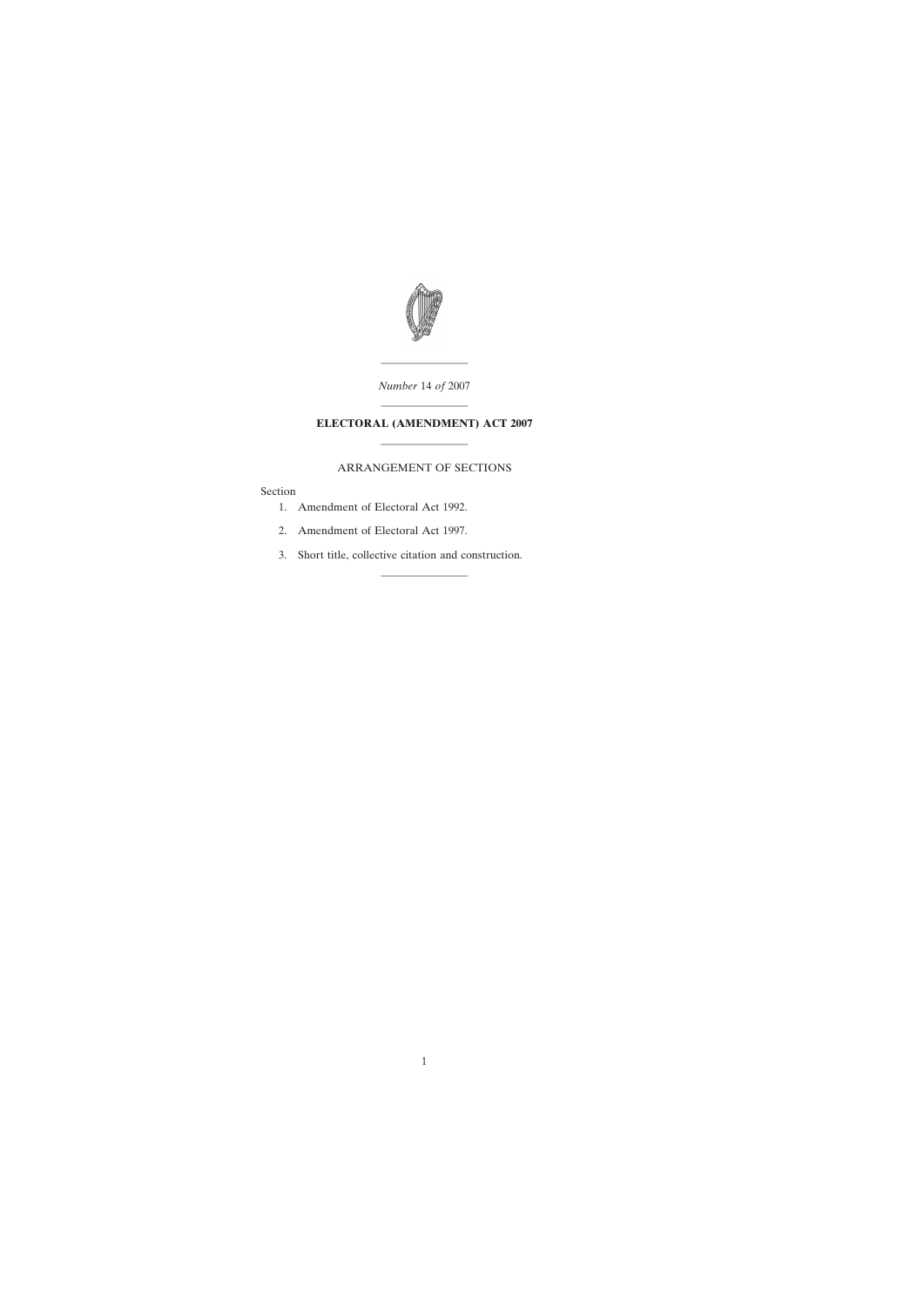# [*No.* **14.**] [2007.] *Electoral (Amendment) Act* 2007*.*

### Acts Referred to

| Electoral Act 1992                     | 1992, No. 23 |
|----------------------------------------|--------------|
| Electoral Act 1997                     | 1997, No. 25 |
| Electoral Acts 1992 to 2006            |              |
| <b>Statutory Declarations Act 1938</b> | 1938, No. 37 |
| Succession Act 1965                    | 1965, No. 27 |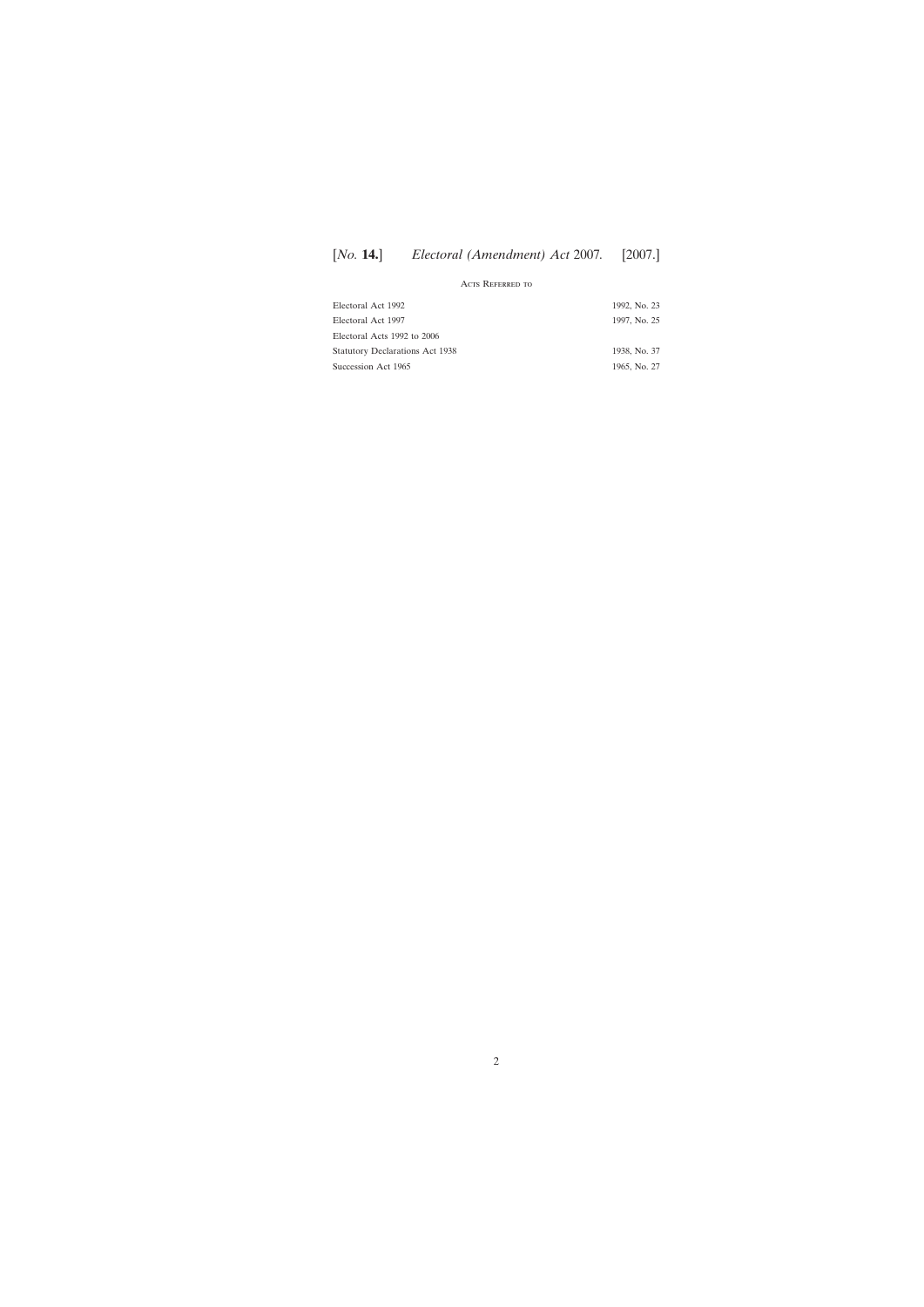<span id="page-2-0"></span>

*Number* 14 *of* 2007

————————

# ———————— **ELECTORAL (AMENDMENT) ACT 2007** ————————

#### AN ACT TO AMEND THE ELECTORAL ACT 1992 AND THE ELECTORAL ACT 1997 AND TO PROVIDE FOR RELATED MATTERS.

[10*th April*, 2007]

BE IT ENACTED BY THE OIREACHTAS AS FOLLOWS:

**1**.—The Electoral Act 1992 is amended—

Amendment of Electoral Act 1992.

(*a*) by substituting for sections 44 to 52 the following:

"Notice of<br>election.

election. 44.—The returning officer shall, within 2 days (disregarding any excluded day) after the day on which he receives the writ, give public notice in the form directed by the Minister (in this Act referred to as the 'notice of election') stating—

- (*a*) the times for receiving nominations,
- (*b*) the requirement on candidates referred to in section 46(5) to secure 30 assents or make a deposit in accordance with this Part,
- (*c*) the times and place at which nomination papers may be obtained,
- (*d*) the times and place at which he will attend to receive nominations, and
- (*e*) the day and the period fixed for the holding of the poll if the election is contested.

Necessity for nomination. 45.—A person shall not be entitled to have his name inserted in a ballot paper as a candidate at a Dáil election unless he has been nominated in the manner provided by this Act and his nomination paper has been ruled as valid by the returning officer.

3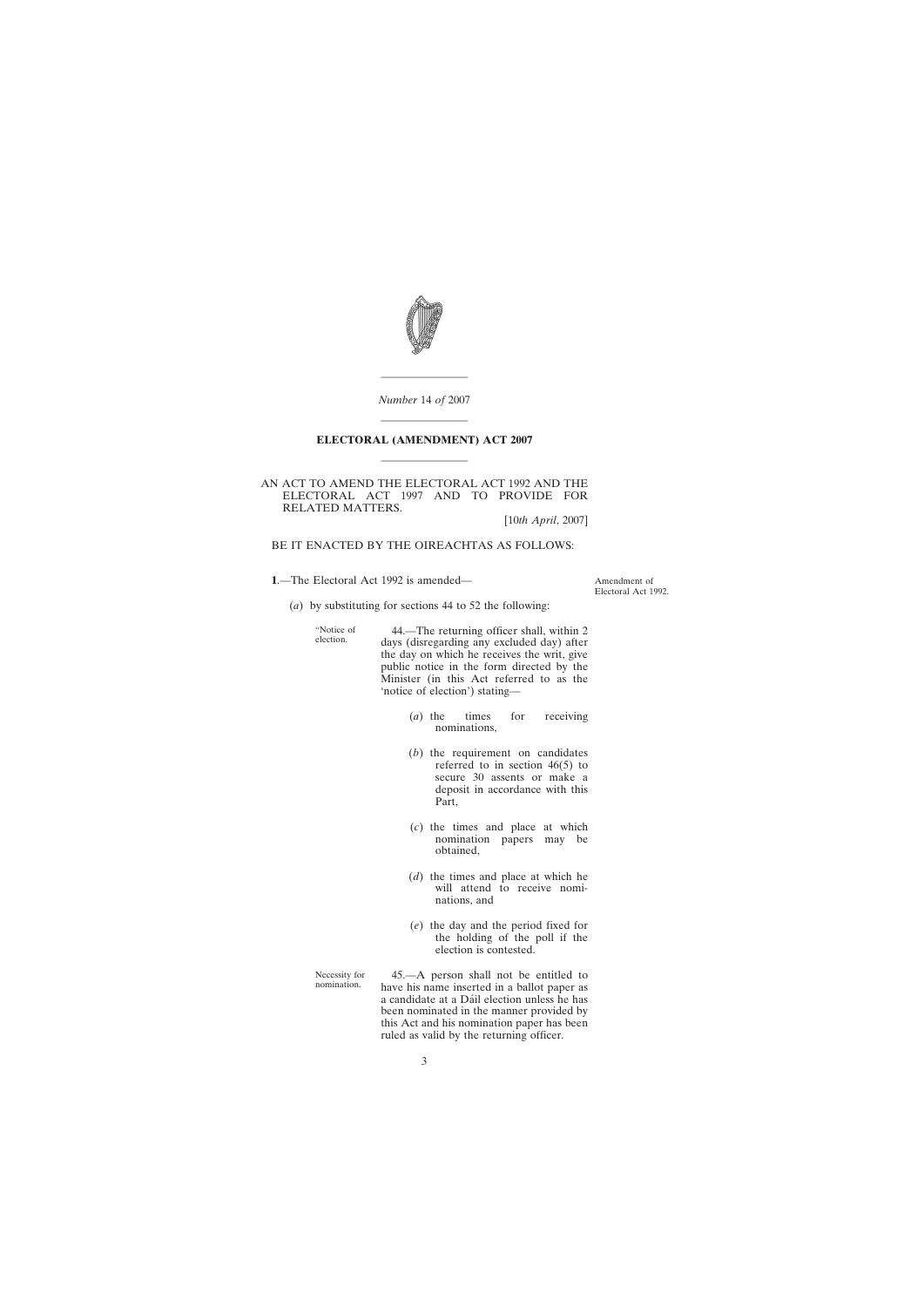Nomination of<br>candidates.

46.—(1) At a Dáil election a person may nominate himself as a candidate or may, with his consent, be nominated by another person (being a person registered as a Dáil elector in the constituency for which he proposes to nominate the candidate) as proposer.

(2) Each candidate shall be nominated by a separate nomination paper in the form prescribed by regulations made by the Minister. The form of nomination paper may include—

- (*a*) a note of the qualifications, disqualifications and incapacities as regards election to and membership of the Dáil,
- (*b*) a note of the provisions that apply under this Part to the nomination of a candidate referred to in subsection (5), including—
	- (i) the procedure for assenting under subsections (5)(*a*) and (6),
	- (ii) the making of a deposit under section 47, and
	- (iii) the fact a candidate referred to in subsection (5) may either follow the foregoing procedure for assenting or make a deposit under section 47,

and

(*c*) a form of declaration, to be signed by the candidate or his proposer, that he has read the note referred to in paragraph (*a*) and believes the candidate to be eligible for election and that the candidate has consented to the nomination.

(3) Each nomination paper shall state the names (the surname being stated first) and the address and occupation (if any) of the candidate.

(4) A candidate may include in his nomination paper the name of the political party registered in the Register of Political Parties as a party organised to contest a Dáil election of which he is a candidate, provided that, at the time the nomination paper is delivered to the returning officer, a certificate in the form directed by the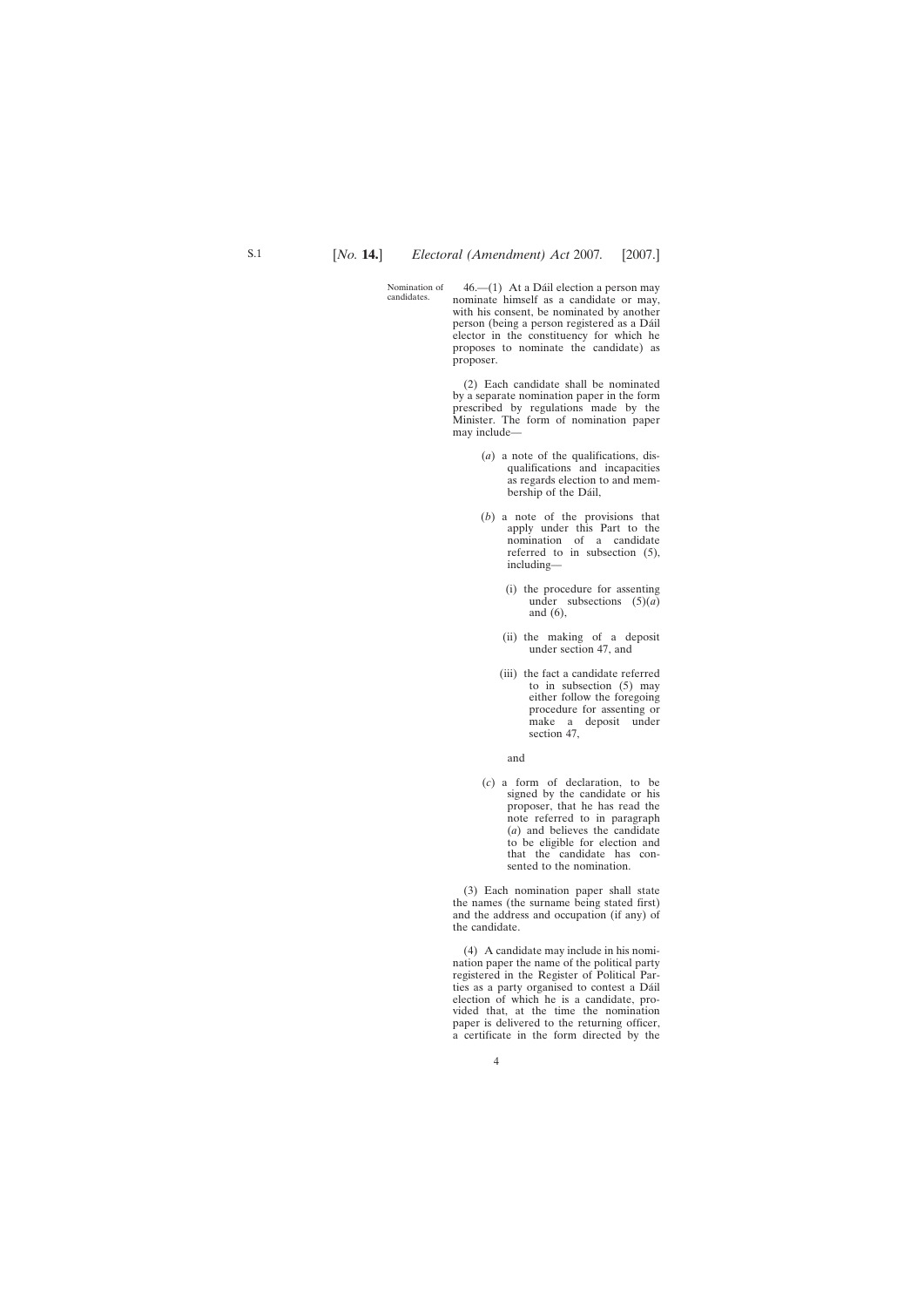Minister (in this Act referred to as a 'certificate of political affiliation') authenticating the candidature is produced to the returning officer, being a certificate signed by the officer or officers of such party whose name or names appear in the said Register pursuant to section 25(7)(*d*). Where such a certificate is produced, the returning officer, provided he is satisfied that it is appropriate to do so in relation to the candidate, shall cause—

- (*a*) a statement of the name of the relevant political party and a copy of the political party's emblem as registered in the Register of Political Parties to be specified in relation to the candidate on all the ballot papers, and
- (*b*) a statement of the name of the relevant political party to be specified in relation to the candidate on notices.

(5) In the case of a candidate whose candidature is not authenticated by a certificate of political affiliation under subsection (4), one or other of the following paragraphs shall, before the expiration of the time appointed by this Act for receiving nominations, be complied with:

- (*a*) the candidate's nomination shall have been assented to by 30 persons (excluding the candidate and any proposer) who are registered as Dáil electors in the constituency (each of whom in this Part is referred to as an 'assentor');
- (*b*) the candidate, or someone on his behalf, shall have made a deposit in accordance with section 47.

(6) The following provisions apply in respect of the assents required by subsection  $(5)(a)$  to the nomination of a candidate referred to in that subsection:

- (*a*) to assent to the nomination, an assentor shall make a statutory declaration in the prescribed form stating the following:
	- (i) his number (including polling district letters) on the register of Dáil electors in force on the date of the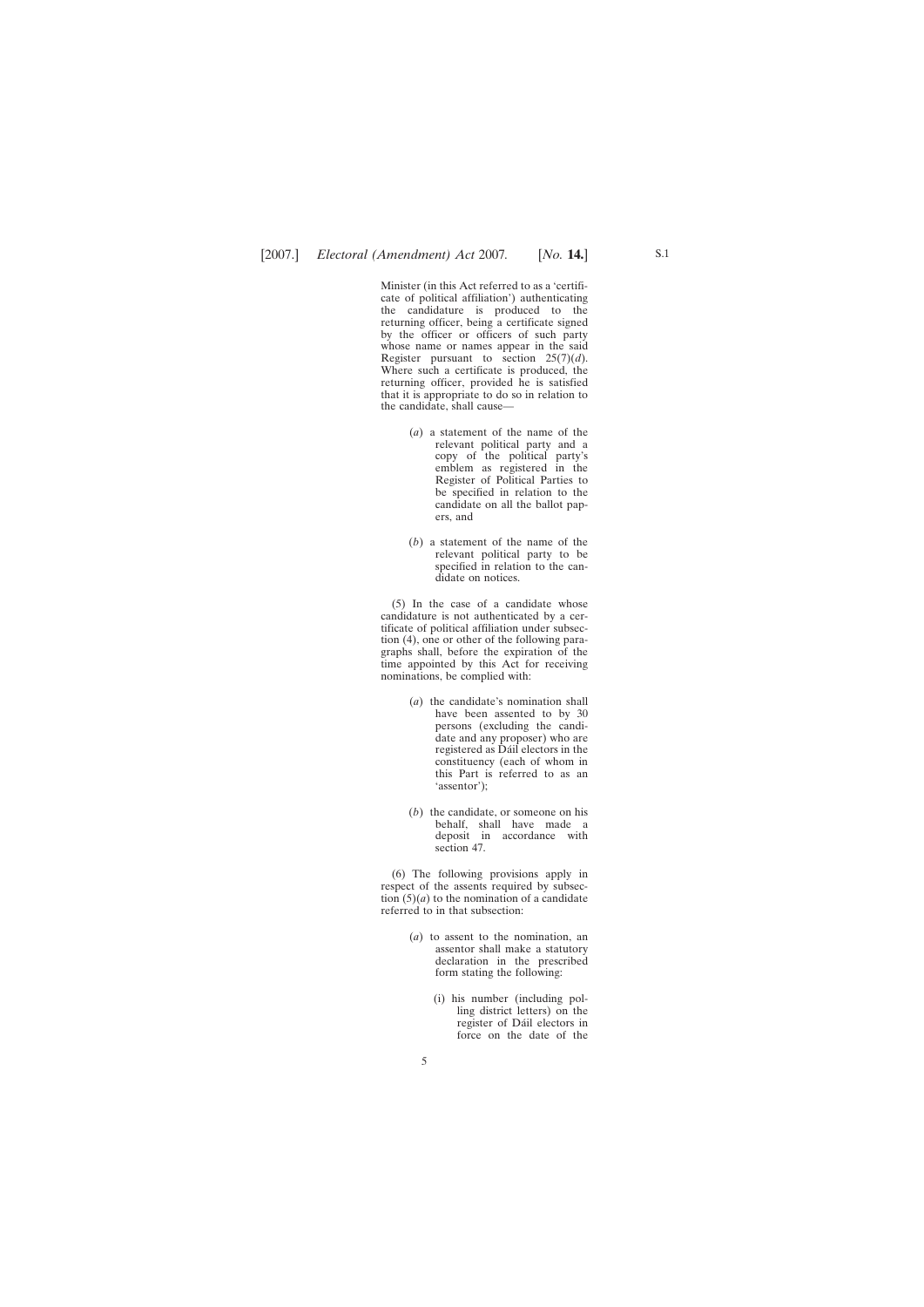making of the statutory declaration;

- (ii) his place of ordinary residence in respect of which he is registered in the register of Dáil electors referred to in subparagraph (i);
- (iii) his contact details, including telephone numbers (if any);
- (iv) the name of the Dáil constituency, on the date of the making of the statutory declaration, in which he is ordinarily resident;
- (v) the name and address of the candidate;
- (vi) the form of identification produced by him in accordance with paragraph (*b*), including any number on it that distinguishes it from similar forms held by others;
- (vii) that he assents to the nomination of the candidate;
- (viii) that he has not assented to the nomination of any other candidate in respect of that Dáil election;
- (*b*) when making the statutory declaration referred to in paragraph (*a*), the assentor shall produce to the person taking and receiving the declaration a prescribed photographic identification and shall, on so doing, be deemed, for the purposes of the Statutory Declarations Act 1938, to be personally known to the person taking and receiving the declaration;
- (*c*) the assent shall have effect as respects, and only as respects, the Dáil constituency in which the place referred to in paragraph (*a*)(ii) is situate at the time of the Dáil election concerned;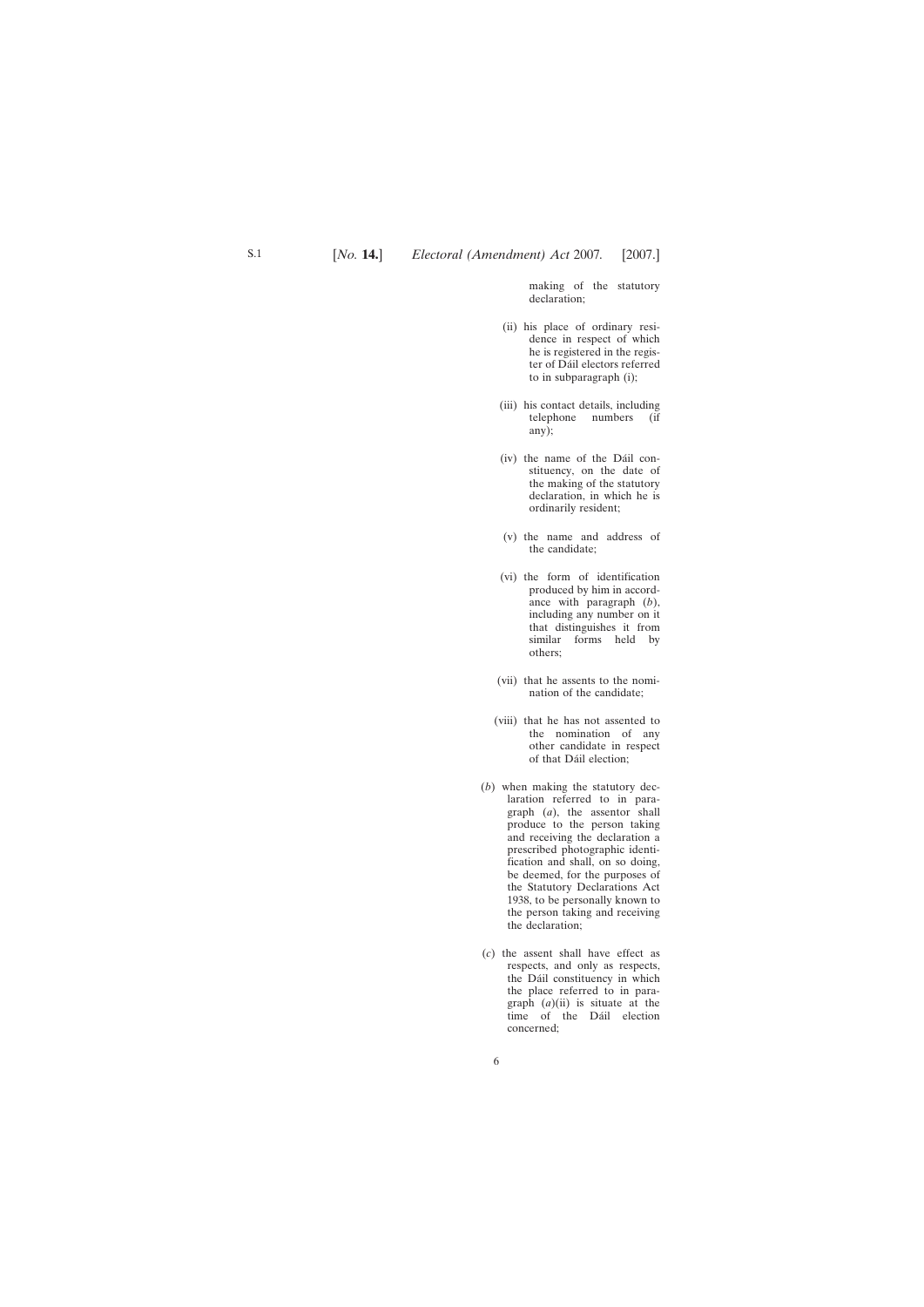- (*d*) subject to paragraph (*e*), the assent shall have effect as respects, and only as respects, the Dáil election in the constituency referred to in paragraph (*c*) held next after the making of the statutory declaration;
- (*e*) notwithstanding paragraph (*d*), the assent shall cease to have effect if the register of Dáil electors referred to in paragraph (*a*) ceases to be in force before the holding of the Dáil election referred to in paragraph (*d*);
- (*f*) the candidate or proposer shall attach the required number of statutory declarations (that is to say, the 30 statutory declarations constituting the assents) to the nomination paper and the nomination paper delivered to the returning officer in accordance with section 50 shall have the declarations so attached;
- (*g*) where more than the required number of statutory declarations is attached to the nomination paper, the declarations (up to the required number) first attached to the nomination paper shall be taken into account to the exclusion of any others;
- (*h*) it shall be lawful for a member of the Garda Síochána or an official of the registration authority to take and receive a statutory declaration referred to in paragraph (*a*) and any such declaration shall be stamped by the member or official concerned;
- (*i*) a registration authority and a returning officer shall arrange for the provision of forms for the purposes of making a statutory declaration referred to in paragraph (*a*) free of charge to any person who requests such a form.

(7) For the purposes of subsections  $(5)(a)$  and  $(6)$ , a person whose application to have his name entered in a supplement to the register of Dáil electors is approved by the registration authority at or before the latest time for delivery of a nomination paper to the returning officer shall be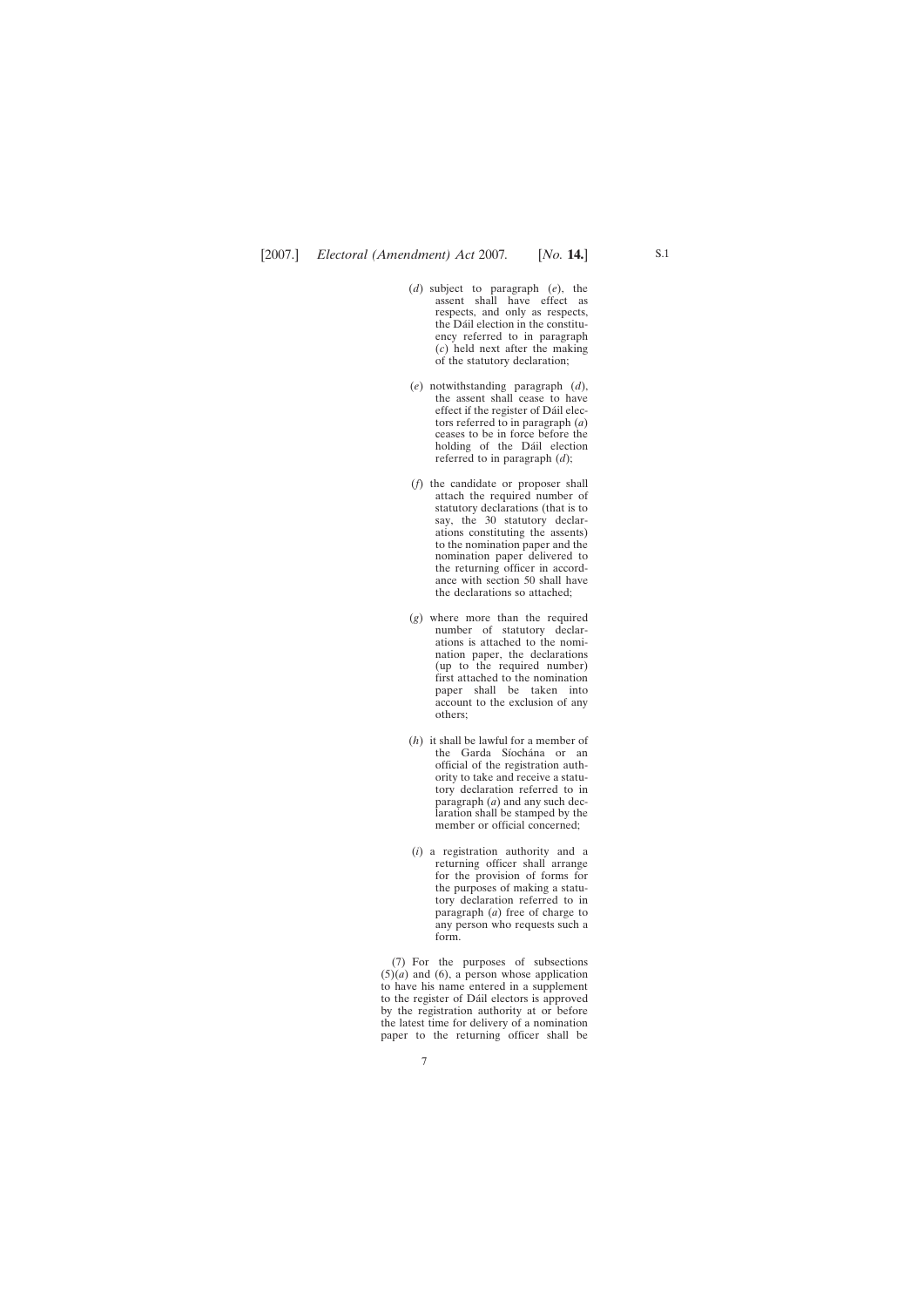deemed to be registered as a Dáil elector in the applicable constituency.

(8) Where a candidate is not the candidate of a political party registered in the Register of Political Parties as a party organised to contest a Dáil election he shall be entitled to enter after his name on the nomination paper the expression 'Non-Party' and, if he does so, the returning officer shall cause a statement of that expression to be specified in relation to the candidate on all the ballot papers and on notices.

(9) The returning officer shall provide nomination papers during the usual office hours, at such place or places as are named in the notice of election, on each week-day during the period beginning on the publication of that notice and ending at 12 noon on the latest date for receiving nominations and he shall supply a nomination paper or papers free of charge to any person applying therefor, but the use of a paper supplied by the returning officer pursuant to this section shall not be obligatory at a Dáil election, provided that the nomination paper used at the election is in the prescribed form.

(10) Every reference in this section to the Register of Political Parties shall be construed as a reference to the copy of that Register sent to the returning officer pursuant to section 25C(7).

47.—(1) This section applies to a candidate referred to in section 46(5) unless the candidate concerned has opted to have his nomination assented to by the means specified in section  $46(5)(a)$  and (6).

 $(2)$  A candidate at a Dáil election referred to in section 46(5), or someone on his behalf, may, before the expiration of the time appointed by this Act for receiving nominations, deposit with the returning officer the sum of  $\epsilon$ 500, and if he fails to do so, his candidature shall be deemed to have been withdrawn.

(3) The deposit that may be made by or on behalf of a candidate pursuant to this section may be made by means of legal tender or, with the consent of the returning officer, in any other manner.

48.—(1) The deposit referred to in section 47 shall be returned where the

Return or disposal of deposit.

Deposit by certain candidates.

S.1

candidate—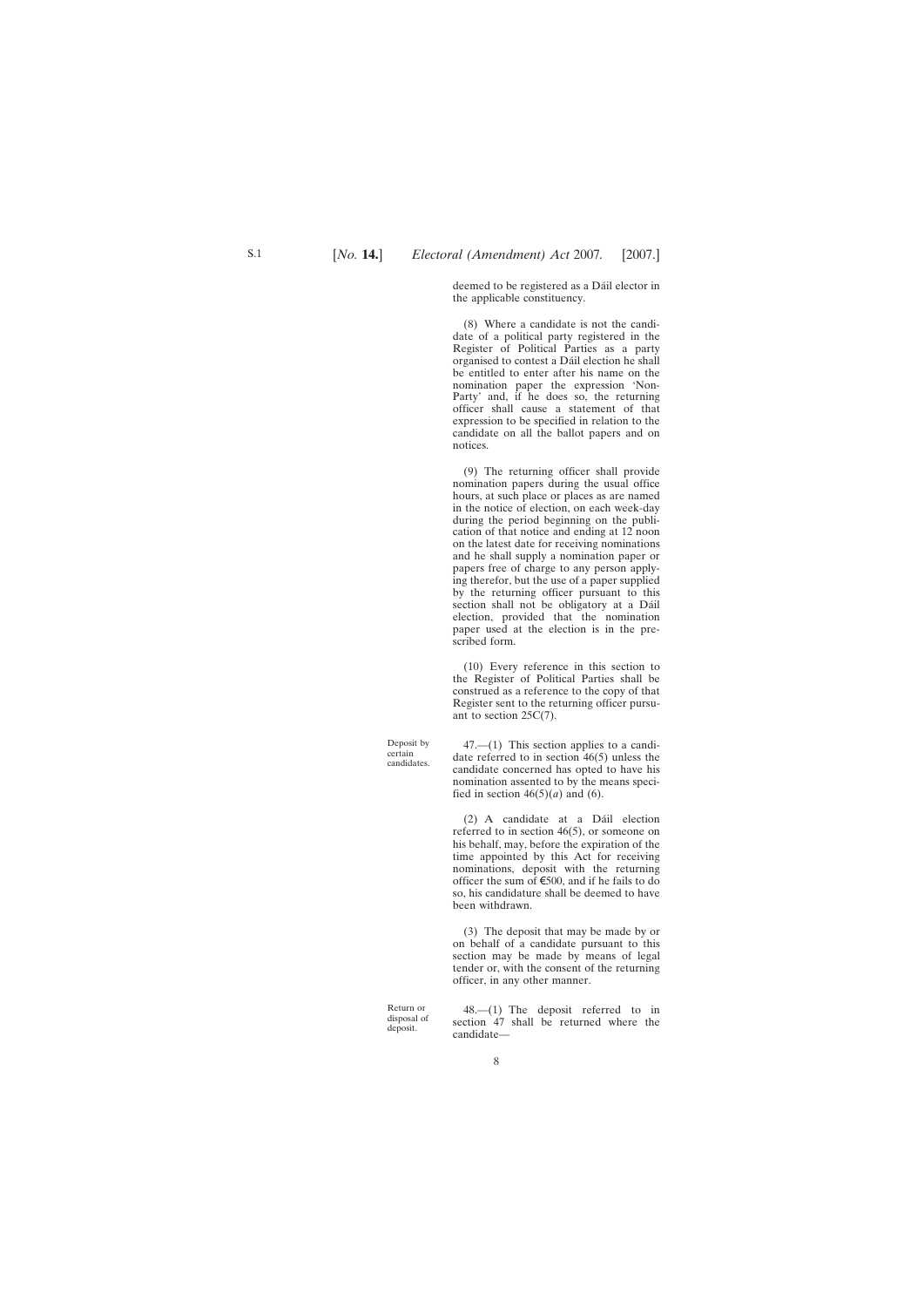- (*a*) withdraws his candidature in accordance with section 54,
- (*b*) dies before the poll is closed,
- (*c*) has not, before the expiration of the time for the receipt of nominations, been validly nominated as a candidate,
- (*d*) is elected, or
- (*e*) is not elected but the greatest number of votes credited to him at any stage of the counting of votes at the election exceeds—
	- (i) in the case of a general election, one quarter of the quota, or
	- (ii) in the case of a bye-election, one quarter of what would have been the quota in that constituency were the full number of members of the Dáil for the existing constituency to be elected.

(2) Any deposit which is not returned under the foregoing subsection shall be forfeited.

(3) Where a deposit is to be returned under subsection  $(1)$  it shall be returned to the person by whom it was made, provided that a deposit made by a person who dies before the deposit is returned shall be returned to his personal representative.

(4) A deposit forfeited under this section shall be disposed of by the returning officer in such manner as may be directed by the Minister for Finance.

(5) In this section 'personal representative' has the meaning assigned to it by section 3 of the Succession Act 1965.

49.—The earliest time for receiving nominations shall be 10 a.m. on the day (disregarding any excluded day) next following the latest date for the publication of the notice of election and the latest time for receiving nominations shall be 12 noon on the 7th day (disregarding any excluded day) next following the day on which the writ or writs for the election is or are issued.

Delivery of nomination papers.

Times for receiving nominations.

> 50.—(1) Every nomination paper shall be delivered to the returning officer within the times specified in section 49, by the candidate or his proposer.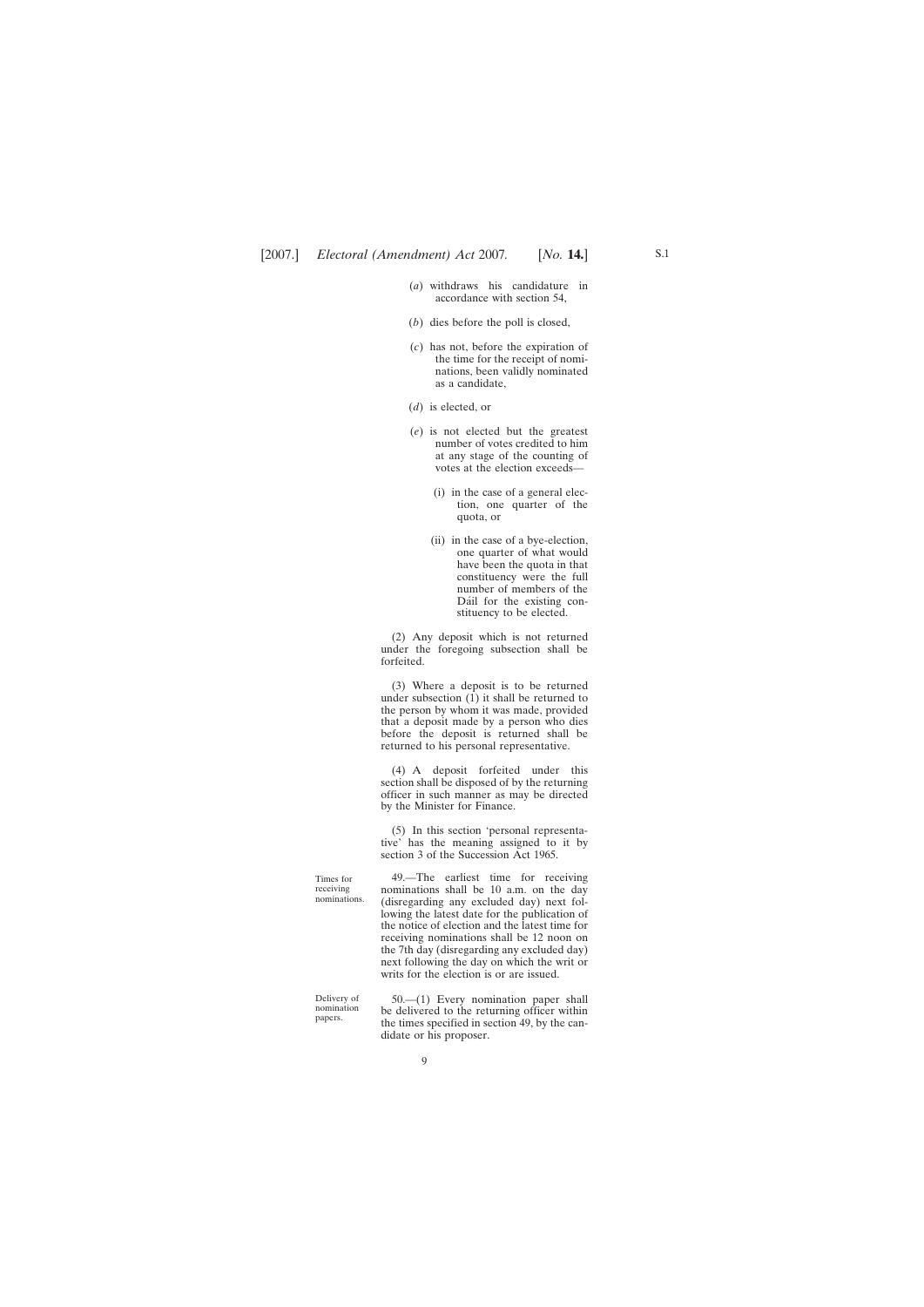(2) The delivery of the nomination paper shall be made by the candidate in person except that, where the candidate is proposed by another person, it may be made either as aforesaid or by the proposer in person.

(3) The returning officer shall attend to receive nominations at the place specified in that behalf in the notice of election between the hours of 10 a.m. and 12 noon and between the hours of 2 p.m. and 5 p.m. on the day (disregarding any excluded day) before the latest date for receiving nominations and between the hours of 10 a.m. and 12 noon on the said latest date.

51.—The returning officer shall number the nomination papers in the order in which they are received by him, and the first valid nomination paper nominating a candidate for election shall be deemed to be the nomination of that candidate for that constituency.

- 52.—(1) (*a*) The returning officer shall rule on the validity of each nomination paper within one hour after its delivery to him and may rule that it is invalid if, but only if, he considers that the paper is not properly made out or signed.
	- (*b*) Without prejudice to paragraph (*a*), the returning officer may also rule that the nomination paper of a candidate referred to in paragraph (*a*) of section 46(5) is invalid if he considers that the provisions of subsections (5)(*a*) and (6) of that section have not been complied with.
	- (*c*) The returning officer shall not rule that a nomination paper is invalid because an assentor has assented to the nomination of more than one candidate at the same Dáil election.

(2) The candidate nominated by each nomination paper and his proposer, if any, and one other person designated by the candidate or his proposer, as the case may be, and no other person, except with the permission of the returning officer, shall be entitled to attend while the said nomination paper is being ruled upon by the returning officer.

Selection of nomination papers.

Ruling on validity of nomination papers.

S.1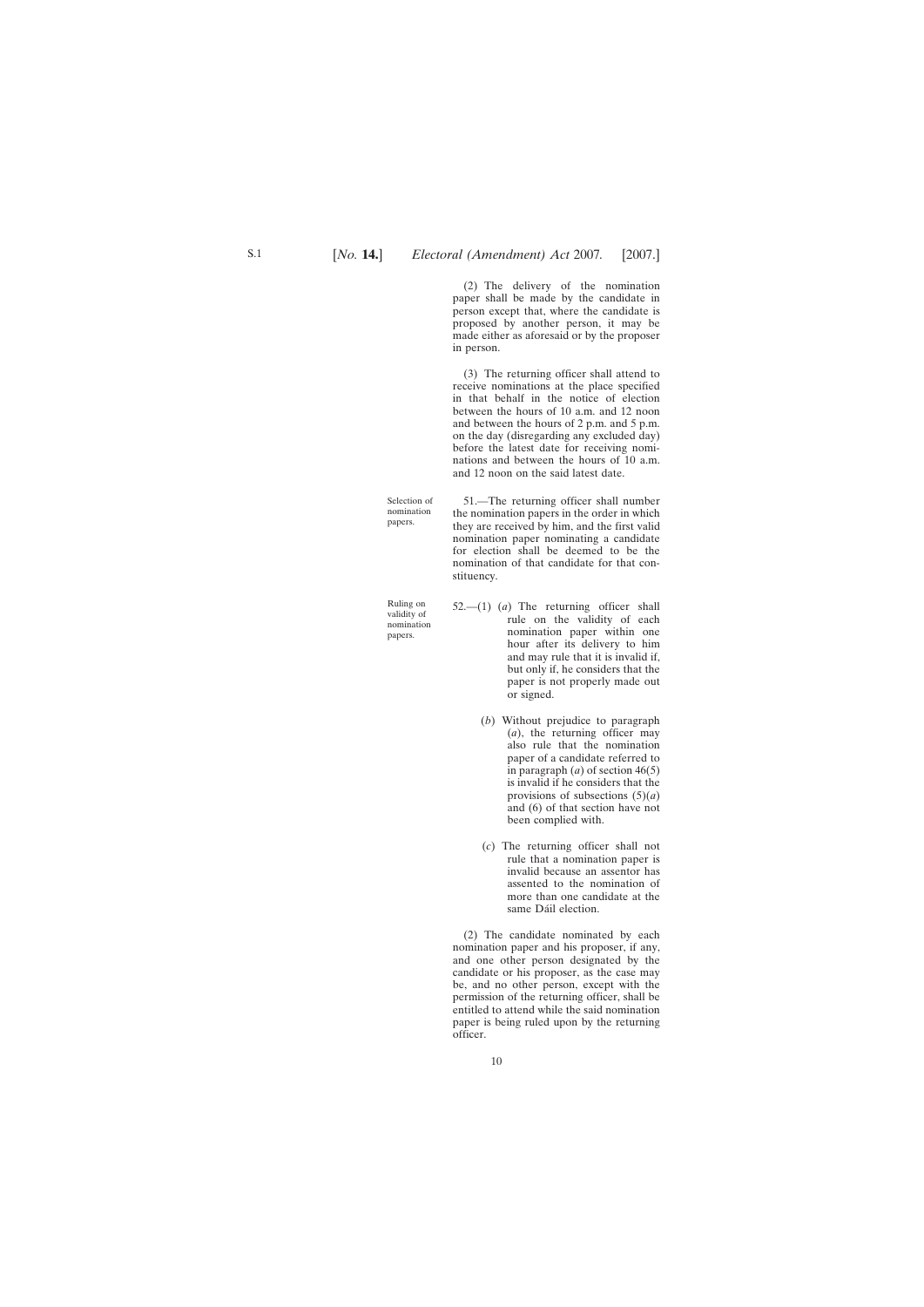(3) The returning officer shall object to the name of a candidate in a nomination paper if such name—

- (*a*) is not a name by which the candidate is commonly known,
- (*b*) is misleading and likely to cause confusion,
- (*c*) is unduly long, or
- (*d*) contains a political reference,

and where the returning officer so objects, he shall allow the candidate or his proposer, as may be appropriate, to amend the name and, if it is not so amended to the returning officer's satisfaction, the returning officer may amend it, as he thinks fit, after consultation with the candidate or his proposer, if either is present, or may rule that the nomination paper is invalid as not being properly made out.

(4) The returning officer shall object to the description of a candidate in a nomination paper which is, in the opinion of the returning officer, incorrect, insufficient to identify the candidate or unnecessarily long or which contains a political reference other than, where appropriate, a reference to a public or elected office held, or formerly held, by the candidate or an entry made pursuant to subsection (4) or (8) of section 46. Where the returning officer so objects, he shall allow the candidate or his proposer, as may be appropriate, to amend the description and, if it is not so amended to the returning officer's satisfaction, the returning officer may amend or delete it, as he thinks fit, after consultation with the candidate or his proposer, if either is present, or may rule that the nomination paper is invalid as not being properly made out.

(5) When the returning officer has ruled on the validity of a nomination paper, he shall put a note of his decision on the nomination paper and shall sign the note. If he rules that the paper is invalid, he shall include a statement of his reasons. His decision under this section shall be final, subject only to reversal on a petition questioning the election.

(6) As soon as practicable after ruling on the validity of a nomination paper, the returning officer shall give, by post or otherwise, notice in writing of his ruling to the candidate.